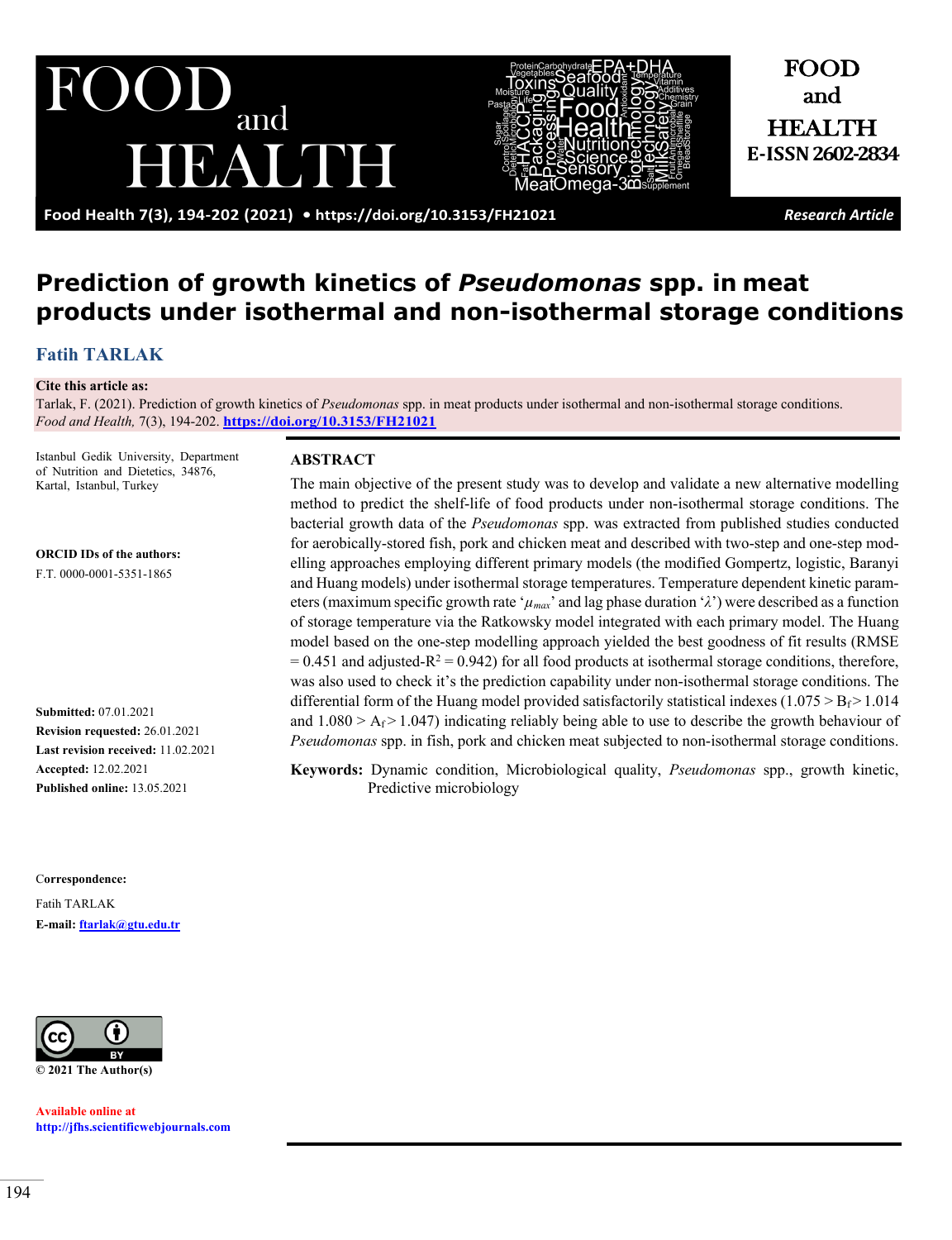# **Introduction**

Meat is among nutrient-dense foods and is a source of protein. Fish, pork and chicken meat play an important role in meat industry; however, are highly perishable food products even when kept under refrigeration, which may result in an important economic loss (Bruckner et al., 2013; Dominguez and Schaffner, 2007; Koutsoumanis, 2001). Initial microbial quality and storage conditions have a direct effect on product shelf-life, and *Pseudomonas* spp. is one of the most abundant bacterial genera, naturally existing in fish, pork and chicken microbiota (Bruckner et al., 2013; Ghollasi-Mood et al., 2017; Lytou et al., 2016; Koutsoumanis, 2001).

Microbial load in food can be determined with traditional microbiological enumeration techniques. Even more, the results of these techniques give us only information about specific time and condition. But the growth behaviour of microorganisms depends on changing environmental factors. Therefore, the traditional enumeration techniques are not adequately practical. Predictive microbiology is a tool used to describe microbial behaviour in food. Although traditional microbiological methods have high costs and time-consuming results, these methods are still used simultaneously with predictive microbiology to describe microbial behaviour in the development of products and processes (Bovill et al., 2001).

The main objective of predictive microbiology is to predict microbial behaviour, which can prevent food spoilage as well as food-borne illnesses by employing mathematical models. Primary and secondary models are commonly used in predictive food microbiology (Whiting, 1995). For the primary models, the modified Gompertz, logistic, Baranyi and Huang models are the most popular ones describing microbial growth data as a function of time at constant environmental conditions. The secondary models indicate how obtained the growth parameters from primary models change with respect to one or more environmental or cultural factors (*e.g*., gas composition, pH, temperature and salt level). Temperature is one of the most important environmental factors directly affecting the growth behaviour of microorganisms in foods, and its effect is widely described using the Ratkowsky model (Ratkowsky et al., 1982).

Under real life conditions, environmental factors are not always constant during the pass time for the food product reaches consumers (Zwietering et al., 1994). Therefore, dynamic models are essential to model by taking into account the changing environmental conditions which a food product really subjects to (Pérez-Rodríguez and Valero, 2013). Dynamic models considering the effect of changing temperature are important to model the effect of the temperature on microbial growth under non-isothermal conditions.

Generally, the primary and secondary models are separately fitted to the growth data and kinetic parameters, respectively and this is the most popular modelling procedure followed in the predictive food microbiology. But there are some drawbacks concerning about this modelling approach. The major drawback is to lead to be accumulation and propagation of errors due to being sequentially performed nonlinear regression two times (Huang, 2017). To avoid these disadvantages of two-step modelling approach, alternatively, a one-step modelling approach can be applied while simulating microbial data and kinetic parameters. In this approach, primary and secondary modelling for the growth and temperature (as a changing environmental factor) data is performed simultaneously. Therefore, the use of this approach frequently provides better prediction performance, lower uncertainty, more precise coefficients and robust confidence interval than the two-step modelling approach (Jewell, 2012; Martino and Marks, 2007).

In the present study, the growth behaviour of *Pseudomonas*  spp. naturally existing in fish, pork and chicken microbiota were described with both two-step and one-step modelling approaches for isothermal storage conditions. The fitting capabilities of both approaches were compared and the approach which gave better fitting performance was tested under non-isothermal storage conditions.

# **Materials and Methods**

# *Experimental Data*

The bacterial growth data of *Pseudomonas* spp. were extracted from the published works performed for fish, pork and chicken meat (Bruckner, 2010; Bruckner et al., 2013; Koutsoumanis, 2001). While there were six isothermal storage conditions  $(0, 2, 5, 8, 10, 15 \degree C)$  to simulate the bacterial growth behaviour for fish (Koutsoumanis, 2001), there were five isothermal storage conditions  $(2, 4, 7, 10, \text{ and } 15 \degree \text{C})$  for pork and chicken meat (Bruckner, 2010; Bruckner et al., 2013). The experimental set-ups to monitor *Pseudomonas* spp. in the targeted food products (fish, pork and chicken meat) were explained in detail in the respective studies (Bruckner, 2010; Bruckner et al., 2013; Koutsoumanis, 2001). In brief, food products were transported to the laboratory under temperature-controlled refrigeration conditions. As soon as they arrived and the initial microbiological analyses of them were performed, and they were started to keep at aerobically storage conditions. For microbiological analyses, food samples (25 g) were added aseptically to 225 mL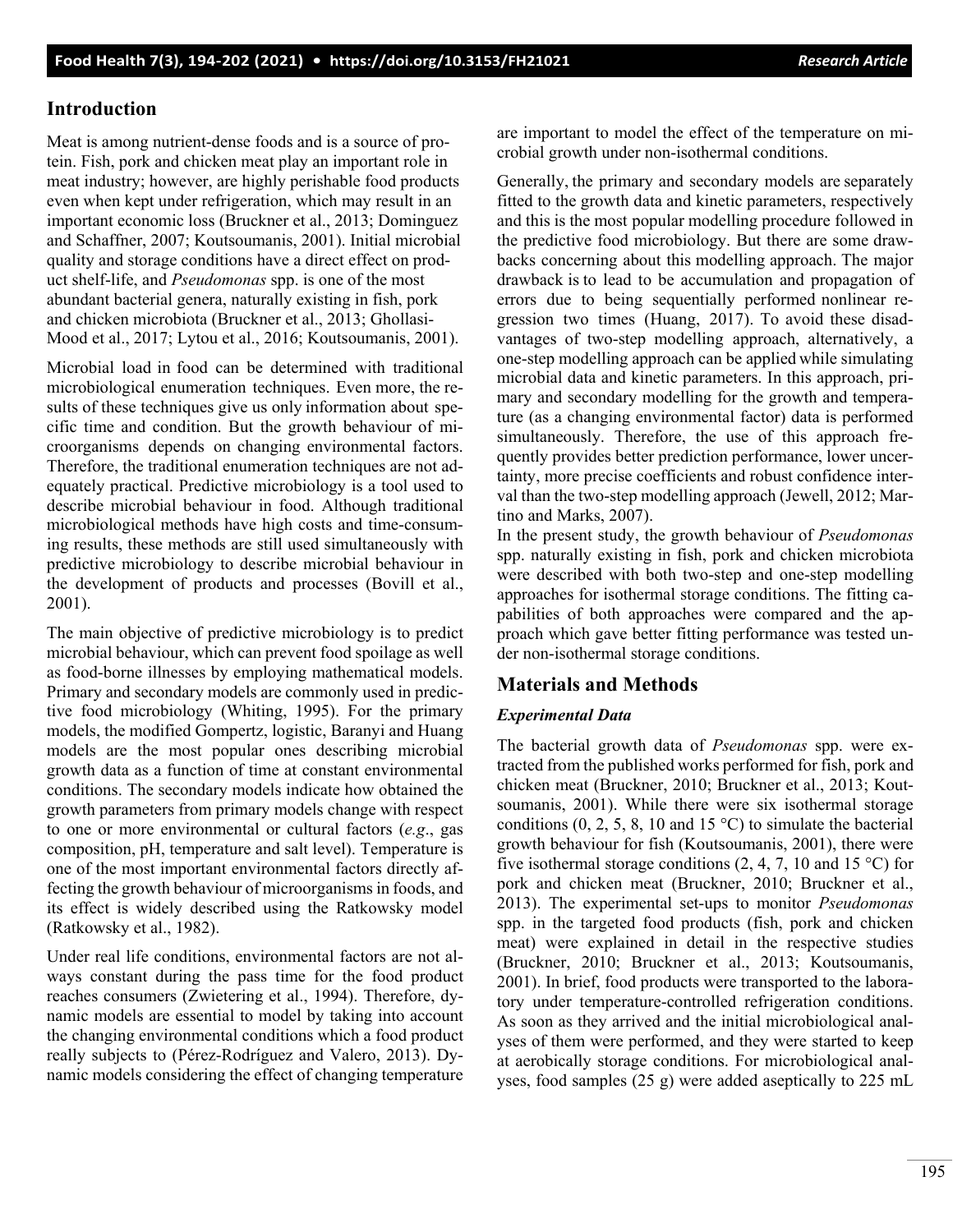of 0.1% peptone water with salt (NaCl, 0.85% ), and the mixture was homogenized for 60 s with a stomacher. A 10-fold dilution series of the homogenate was prepared using saline peptone diluents. Appropriate dilutions were transferred to *Pseudomonas* Agar Base with CFC supplement (Oxoid) incubating at 20-25 °C for 48 h. In the current study, data collection process for the growth curves was performed using GetData Graph Digitizer 2.26 software (www.getdata-graphdigitizer.com) by which the growth data points could be extracted accurately with one decimal precision.

#### *Modelling*

Four different primary models namely the modified Gompertz (Zwietering et al., 1990), logistic (Zwietering et al., 1990), Baranyi (Baranyi and Roberts, 1994) and Huang (Huang 2017) models were fitted with the two-step and onestep modelling approaches as they are the most used sigmoid functions that describe the bacterial growth behaviour and are defined by Eqs  $(1)$ ,  $(2)$ ,  $(3)$  and  $(4)$ , respectively at constant environmental conditions:

$$
y(t) = y_0 + (y_{\text{max}} - y_0) \cdot \exp\left\{-\exp\left[\frac{\mu_{\text{max}}.e}{(y_{\text{max}} - y_0)} \cdot (\lambda - t) + 1\right]\right\} (1)
$$

$$
y(t) = y_0 + \frac{(y_{\text{max}} - y_0)}{\left\{1 + \exp\left[\frac{4 \cdot \mu_{\text{max}} - y_0}{(y_{\text{max}} - y_0)} (\lambda - t) + 2\right]\right\}} (2)
$$
  

$$
y(t) = y_0 + \mu_{\text{max}} F(t) - \ln\left(1 + \frac{e^{\mu_{\text{max}} F(t)} - 1}{e^{(y_{\text{max}} - y_0)}}\right) (3)
$$

$$
y(t) = y_0 + y_{max} - ln(e^{y_0} + [e^{y_{max}} - e^{y_0}].e^{-\mu_{max}B(t)})
$$
(4)

 $F(t)$  and  $B(t)$  are the adjustment functions that are respectively described by Baranyi and Roberts (1994) and Huang (2017):

$$
F(t) = t + \frac{1}{v} \ln(e^{-vt} + e^{-\mu_{\text{max}}\lambda})
$$
  
\n
$$
- e^{(-vt - \mu_{\text{max}}\lambda)})
$$
\n
$$
B(t) = t + \frac{1}{4} \ln\left(\frac{1 + e^{-4(t-\lambda)}}{1 + e^{4\lambda}}\right)
$$
\n(6)

where t is the time (h),  $y(t)$  is the concentration of bacterial populations (ln CFU/g) at time t,  $y_0$  is the initial concentration of bacterial populations (ln CFU/g), *ymax* is the maximum concentration of bacterial populations (ln CFU/g),  $\mu_{max}$  is the maximum specific bacterial growth rate  $(1/h)$ ,  $\lambda$  is the duration of lag phase (h) and *v* is the rate of increase of limiting substrate, assumed to be equal to  $\mu_{max}$ .

The Ratkowsky model (Ratkowsky et al., 1982) was employed for the determination of relationship between storage temperature and  $\mu_{max}$  using the Eq. (7):

$$
\sqrt{\mu_{\text{max}}} = b_1 (T - T_0) \tag{7}
$$

where *T* is the storage temperature  $({}^{\circ}C)$ ,  $T_0$  is the notional temperature ( $\rm{^{\circ}C}$ ),  $\mu_{\rm{max}}$  is the maximum specific bacterial growth rate  $(1/h)$ ,  $b_1$  is the regression coefficient.

Additionally,  $\lambda$  was defined as a function of  $\mu_{max}$  with respect to temperature using the Eq  $(8)$  (Robinson et al., 1998):

$$
\lambda = \frac{b_2}{\mu_{\text{max}}(T)}\tag{8}
$$

where  $b_2$  is the regression coefficient,  $\mu_{max}(T)$  is the a function of temperature, which leads *λ* to be defined as a function of storage temperature.

For the two-step and one-step modelling approaches, each of the parameters was calculated by means of NonLinearModel command which uses Levenberg Marquardt algorithm in the Matlab 8.3.0.532 (R2014a) software (MathWorks Inc., Natick, MA, USA). Determination of suitable starting values in nonlinear regression procedure is necessary step to estimate the accurate parameters. The starting values for the parameters, *y0* and *ymax* were selected as the minimum and maximum concentration of bacterial populations considering the entire temperature range, respectively. Randomly choosing starting points for the parameters,  $b_1$ ,  $b_2$  and  $T_0$  might lead the estimated parameters to possible local optimal points around global one for especially the one-step modelling approach. Therefore, the starting points of these parameters were selected by using ga command which uses genetic algorithm in Global Optimization Toolbox of Matlab software for the twostep and one-step modelling approaches. Following successful iteration process for the nonlinear regression procedure, the global optimum values of the parameters were obtained.

#### *Comparison of the Goodness of Fit of the Models*

The comparison of the global models' estimation capabilities was performed by taking into consideration the root mean square error (RMSE) and the adjusted coefficient of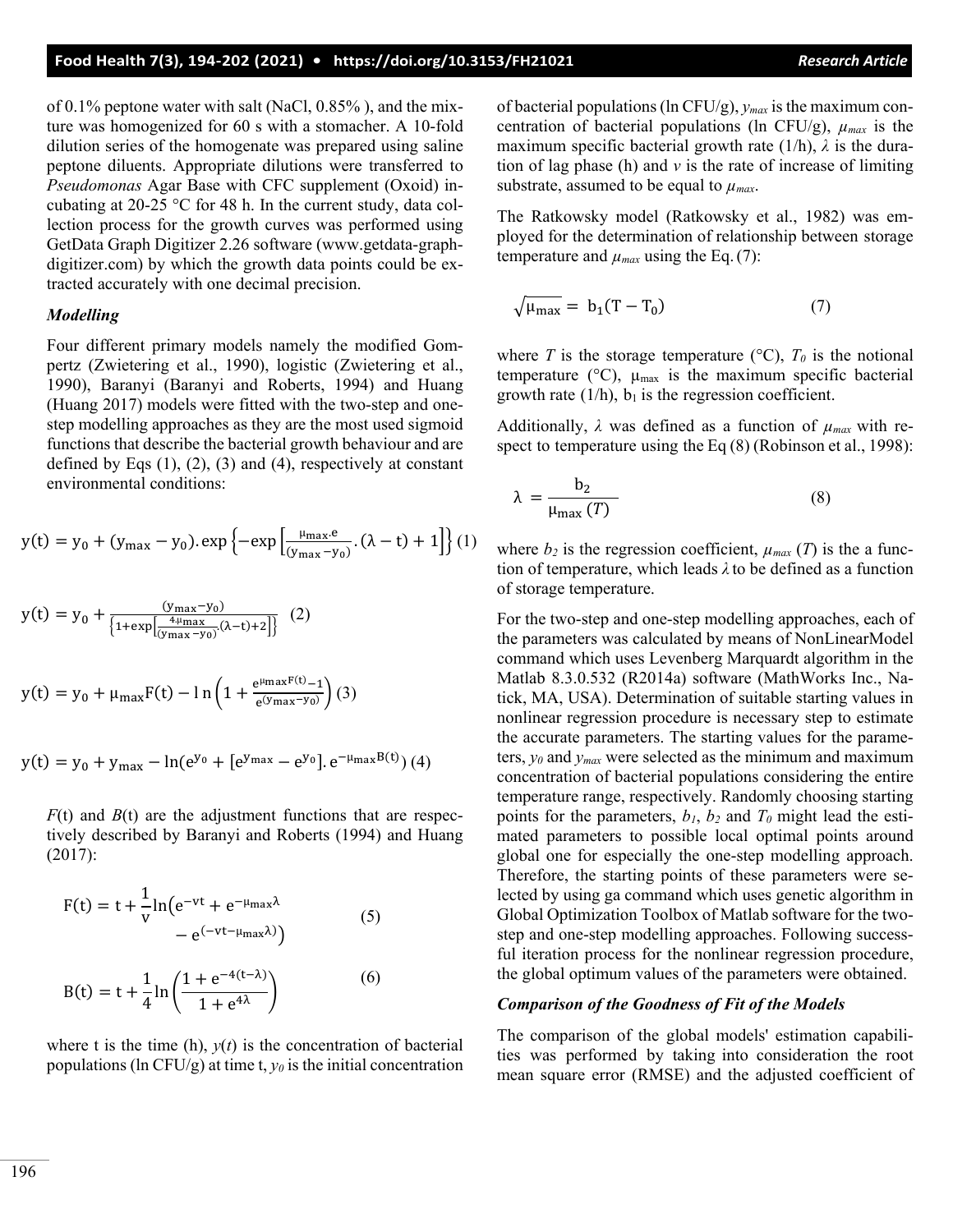determination (adjusted- $R^2$ ) using Eqs. (9) and (10) respectively (Milkievicz et al. 2020):

RMSE = 
$$
\sqrt{\sum_{i=1}^{n} \frac{(\text{observed}_i - \text{fitted}_i)^2}{n - s}}
$$
 (9)

adjusted-R<sup>2</sup> = 1 –  $\left(\frac{n-1}{n-1}\right)$  $\frac{1}{n-s}$  $\frac{\text{SSE}}{\text{SST}}$  (10)

where observed<sub>i</sub> is the experimental bacterial growth,  $n$  is the number of experiments, s is the number of parameters of the model, SSE is the sum of squares of errors and SST is the total sum of squares. RMSE and adjusted- $R^2$  were calculated for entire data sets, which correspond to 5 for fish and 6 for pork and chicken meat considering observed and fitted values as log CFU/g.

#### *Validation of the Global Model*

Verification of the developed models in the predictive food microbiology is crucial to be reliably employed as a simulation tool. The prediction performance of the global model that gave the best fitting capability to model the growth behaviour of *Pseudomonas* spp. existing in fish, pork and chicken microbiota were assessed by considering the growth data obtained from non-isothermal storage conditions. The comparison was done considering each of the global models' corresponding the bias  $(B_f)$  and accuracy  $(A_f)$  factors (Ross, 1996) given in Eqs. (11) and (12), respectively:

$$
B_f = 10^{\frac{\sum_{i=1}^{n} \log(y_{predicted}/y_{observed})}{n}}
$$
 (11)  

$$
A_f = 10^{\frac{\sum_{i=1}^{n} |\log(y_{predicted}/y_{observed})|}{n}}
$$
 (12)

where y<sub>predicted</sub> refers to predicted maximum growth rate (log CFU/h), yobserved refers to experimental maximum growth rate (log CFU/h), *n* refers to the number of data.

The  $B_f$  is a measure of average variation between the predictions and observations. The model yielding  $B_f$  greater than 1 is considered as 'fail dangerous', while the model providing  $B_f$  less than 1 is considered as 'fail safe'. A value of 1 for  $B_f$ indicates that there is a perfect agreement between the predictions and observations. The  $A_f$  measures the average difference between the predictions and observations by disregarding whether the difference is positive or negative. The larger Af value, the less accurate is the average estimate (Ross,

1996). Additionally, two validation criteria known as mean deviation (MD) and mean absolute deviation (MAD) were calculated to evaluate the prediction capability of the models for non-isothermal storage conditions, as stated by Le Marc et al. (2008). A value of MD and MAD closing to 0 shows that the prediction capability of the model is perfect.

### **Results and Discussion**

The growth data of the *Pseudomonas* spp. existing in fish, pork and chicken meat microbiota were fitted using two-step and one-step modelling approaches, and the statistical indicates were given in Table 1. RMSE and adjusted- $R^2$  values presented in Table 1 indicate the overall fitting capabilities for two-step modelling approach, which means that RMSE and adjusted- $R^2$  values were calculated after consecutively done primary and secondary model fitting for entire data sets for each food product. The statistical indices showed that Huang model gave the best fitting performance for each food product. The fitting capability of the Baranyi model was the second. The Modified Gompertz and logistic models yielded almost the same fitting capabilities, which means that both of the primary models could not estimate the growth behaviour of *Pseudomonas* spp. as good as the Huang and Baranyi models estimated when the-wo step modelling approach was employed.

It is known that the degree of freedom while employing nonlinear regression procedure is important to decrease in uncertainty and increase in reliability of the model parameters (Huang, 2017). While doing simulation with one-step modelling approach, primary and secondary modelling is performed simultaneously considering whole experimental data set, which means that the simulation with one-step modelling approach has always higher degrees of freedom than the simulation with two-step modelling approach. Therefore, the improvement obtained from one-step modelling approach can be attributed to higher degrees of freedom in one-step modelling approach.

One-step modelling approach, an alternative way to traditionally used two-step modelling approach, was employed to quantitatively detect *Pseudomonas* spp. count. The statistical indices, RMSE and adjusted- $R^2$  values, showing the fitting capability of one-step modelling approach were presented for each food product in Table 1. The RMSE and adjusted- $R^2$ values of each of the primary models and each food product based on one-step modelling approach were calculated maximum 0.466 and minimum 0.938, respectively. These results showed that no matter which primary model was used, the one-step modelling approach gave considerably better prediction performance when the one-step modelling approach was employed. Therefore, the growth kinetics obtained from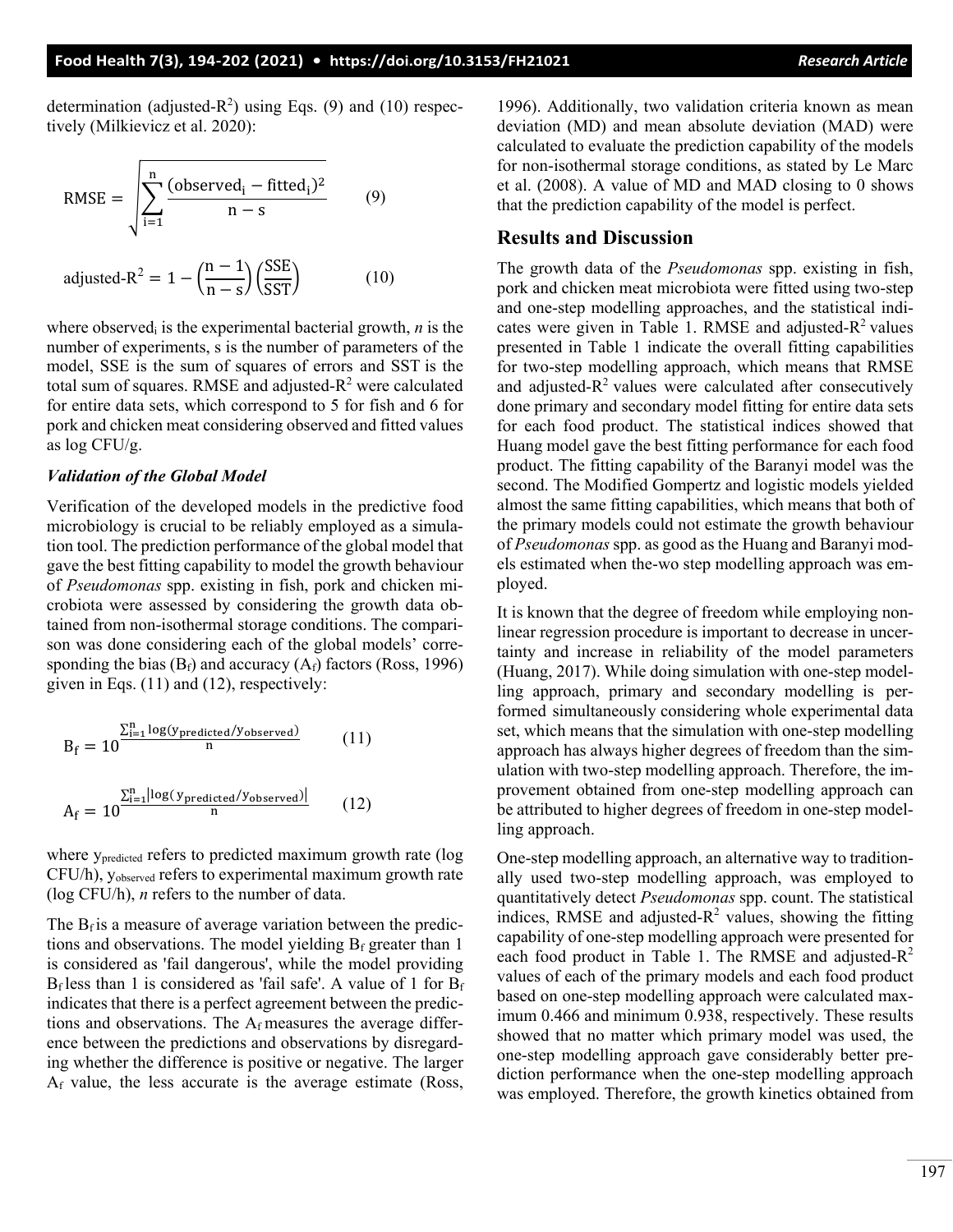the one-step modelling approach for each food product (fish, pork and chicken meat) and each primary model (the modified Gompertz, logistic, Baranyi and Huang models) were given in Table 2.

The Huang model based on the one-step modelling approach showed that maximum counts of *Pseudomonas* spp. were 8.1

 $\pm$  0.1, 9.5  $\pm$  0.1 and 9.4  $\pm$  0.1 for the fish, pork and chicken meat, respectively (Table 2), while the maximum counts were experimentally found to be of  $8.30 \pm 0.30$ ,  $9.8 \pm 0.2$  and  $9.6$  $\pm$  0.2, for the fish, pork and chicken meat, respectively. This indicated that the Huang model provided suitable prediction performance for maximum counts of *Pseudomonas* spp. in each food product.

|  |  | Table 1. Comparison of fitting capability of different primary models based on two-step and one-step modelling approaches |
|--|--|---------------------------------------------------------------------------------------------------------------------------|
|  |  |                                                                                                                           |

|                    |                    |                                           |                   |                          |        |           |        | ັ້ນ                                       |        |
|--------------------|--------------------|-------------------------------------------|-------------------|--------------------------|--------|-----------|--------|-------------------------------------------|--------|
| Food prod-<br>ucts | Primary models     |                                           | Modified Gompertz | Logistic                 |        | Baranyi   |        | Huang                                     |        |
|                    | Modelling approach | $2$ -step <sup><math>\degree</math></sup> | 1-step            | $2$ -step $\overline{a}$ | 1-step | $2$ -step | l-step | $2$ -step <sup><math>\degree</math></sup> | 1-step |
| Fish               | <b>RMSE</b>        | 0.572                                     | 0.466             | 0.586                    | 0.460  | 0.567     | 0.452  | 0.543                                     | 0.451  |
|                    | Adjusted- $R^2$    | 0.907                                     | 0.938             | 0.903                    | 0.940  | 0.909     | 0.941  | 0.916                                     | 0.942  |
| Pork               | <b>RMSE</b>        | 0.609                                     | 0.383             | 0.506                    | 0.406  | 0.607     | 0.440  | 0.573                                     | 0.430  |
|                    | Adjusted- $R^2$    | 0.941                                     | 0.977             | 0.959                    | 0.974  | 0.941     | 0.969  | 0.948                                     | 0.971  |
| Chicken            | <b>RMSE</b>        | 0.540                                     | 0.260             | 0.423                    | 0.263  | 0.389     | 0.259  | 0.397                                     | 0.256  |
|                    | Adjusted- $R^2$    | 0.933                                     | 0.984             | 0.959                    | 0.984  | 0.965     | 0.984  | 0.964                                     | 0.985  |

RMSE: root mean square error and Adjusted-R<sup>2</sup>: adjusted coefficient of determination, calculated overall data sets for each food product considering observed and fitted values as log CFU/g.

 $*$  RMSE and adjusted-R<sup>2</sup> values calculated after consecutively done primary and secondary model fitting for entire data sets for each food product.

| Food<br>product | Primary models    | $y_0$ (log CFU/g) | $y_{max}$ (log CFU/g) | $T_{0}$ (°C)      | $b_I$               | b <sub>2</sub>  |
|-----------------|-------------------|-------------------|-----------------------|-------------------|---------------------|-----------------|
| Fish            | Modified Gompertz | $3.4 \pm 0.2$     | $8.3 \pm 0.1$         | $-8.52 \pm 0.50$  | $0.0260 \pm 0.0014$ | $2.35 \pm 0.88$ |
|                 | Logistic          | $2.9 \pm 0.3$     | $8.2 \pm 0.1$         | $-8.55 \pm 0.49$  | $0.0255 \pm 0.0014$ | $1.25 \pm 1.28$ |
|                 | Baranyi           | $3.3 \pm 0.2$     | $8.1 \pm 0.1$         | $-8.58 \pm 0.46$  | $0.0238 \pm 0.0011$ | $1.41 \pm 0.69$ |
|                 | Huang             | $3.4 \pm 0.1$     | $8.1 \pm 0.1$         | $-8.58 \pm 0.46$  | $0.0236 \pm 0.0010$ | $1.45 \pm 0.51$ |
| Pork            | Modified Gompertz | $3.2 \pm 0.2$     | $9.8 \pm 0.2$         | $-14.30 \pm 1.25$ | $0.0179 \pm 0.0012$ | $2.65 \pm 1.04$ |
|                 | Logistic          | $2.3 \pm 0.1$     | $9.7 \pm 0.2$         | $-14.28 \pm 1.30$ | $0.0173 \pm 0.0011$ | $0.00 \pm 0.00$ |
|                 | Baranyi           | $3.3 \pm 0.2$     | $9.5 \pm 0.1$         | $-14.01 \pm 1.27$ | $0.0165 \pm 0.0012$ | $1.61 \pm 0.82$ |
|                 | Huang             | $3.4 \pm 0.1$     | $9.5 \pm 0.1$         | $-14.03 \pm 1.24$ | $0.0165 \pm 0.0011$ | $1.78 \pm 0.64$ |
| Chicken         | Modified Gompertz | $3.9 \pm 0.1$     | $9.8 \pm 0.2$         | $-7.77 \pm 0.37$  | $0.0289 \pm 0.0011$ | $2.55 \pm 0.65$ |
|                 | Logistic          | $3.3 \pm 0.2$     | $9.6 \pm 0.1$         | $-7.76 \pm 0.37$  | $0.0284 \pm 0.0010$ | $1.14 \pm 0.96$ |
|                 | Baranyi           | $3.9 \pm 0.1$     | $9.4 \pm 0.1$         | $-7.65 \pm 0.35$  | $0.0272 \pm 0.0009$ | $1.77 \pm 0.46$ |
|                 | Huang             | $4.0 \pm 0.1$     | $9.4 \pm 0.1$         | $-7.62 \pm 0.35$  | $0.0270 \pm 0.0008$ | $1.74 \pm 0.36$ |

**Table 2.** Kinetic parameters of *Pseudomonas* spp. in different food products using one-step modelling approach.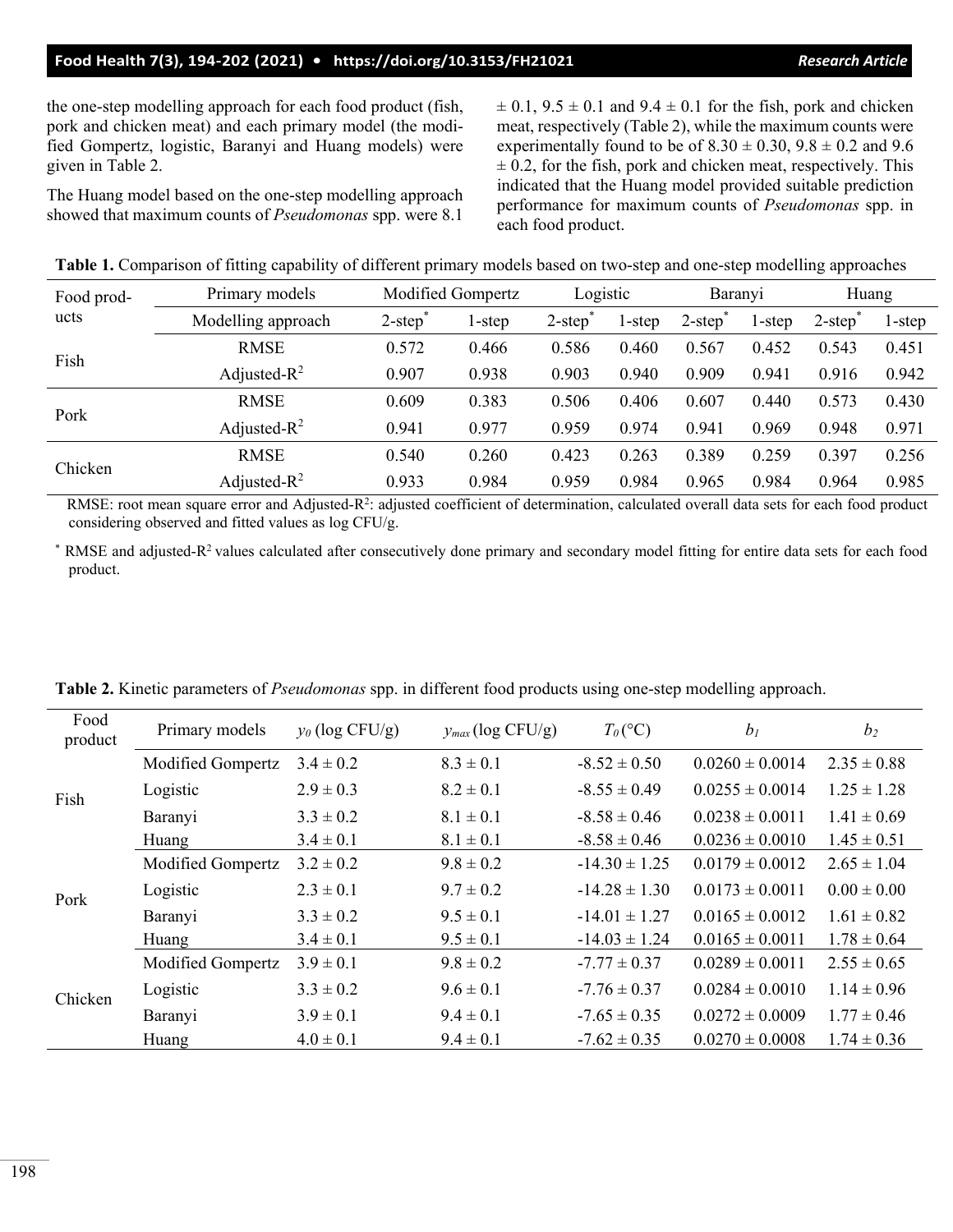While simulating the growth behaviour of microorganisms, accurately determining the exponential phase in which the growth rate reaches maximum value and the variations in organoleptic properties of foods also reach maxima and the lag phase in which organoleptic properties almost do not change are very important.  $\mu_{max}$  and  $\lambda$  are the most important critical parameters to describe the growth behavior of microorganisms on food, and temperature has a key role in affecting directly both of these growth parameters (Huang, 2008). The kinetic parameters including *µmax* and *λ* belonging to *Pseudomonas* spp. for each food product (fish, pork and chicken meat) and each primary model (the modified Gompertz, logistic, Baranyi and Huang models) were shown in Figure 1 and Figure 2, respectively. As it is expected, the figures demonstrate that *µmax* increased and *λ* decreased because of rising storage temperature. At this point, it needs to be highlighted that the logistic model tented to yield *λ* smaller than other primary models (modified Gompertz, Baranyi and Huang models) no matter for which food product was. Additionally, logistic model's statistical indices about  $b_2$ , which are used to calculate *λ*, were higher than other models for chicken and fish, which means a weakness of the logistic model about describing *λ*. These results are in a good agreement with the findings reported by Tarlak, (2020) for mushroom.

Validation is an important step to check how well the developed models are working. The Huang model is the best primary model simulating the growth behaviour of *Pseudomonas* spp. in fish, pork and chicken meat, therefore, Huang model was used to test the prediction capability for the *Pseudomonas* spp. concentration under non-isothermal storage conditions (Figure 3). The statistical values for validation of the Huang model are given in Table 3.  $B_f$  and  $A_f$  were calculated maximum 1.075 and 1.080, respectively for all food products (fish, pork and chicken meat). A  $B_f$  and  $A_f$  of 1 indicates no structural deviation of the model. The  $B_f$  factor of 1.075 indicated that the model overestimates less than 7.5% whereas the  $A_f$  factor of 1.080 showed that on average the predicted value was less than 8.0% different (either smaller or larger) from the observed value for each of the food products. In addition, MD and MAD values were less than 0.39 and 0.41, respectively considering all food products (fish, pork and chicken meat). All these statistical indexes show that the Huang model can be reliably used to predict the growth behaviour of *Pseudomonas* spp. in fish, pork and chicken meat at not only isothermal but also non-isothermal storage conditions. Because the spoilage of fish, pork and chicken meat is directly linked with *Pseudomonas* spp. concentration, the one-step modelling approach could be also used for the prediction of product shelf life.



**Figure 1.** The effect of storage temperature on the maximum specific growth rate  $(\mu_{max})$  values obtained from one-step modelling approach for (a) fish, (b) pork and (c) chicken meat.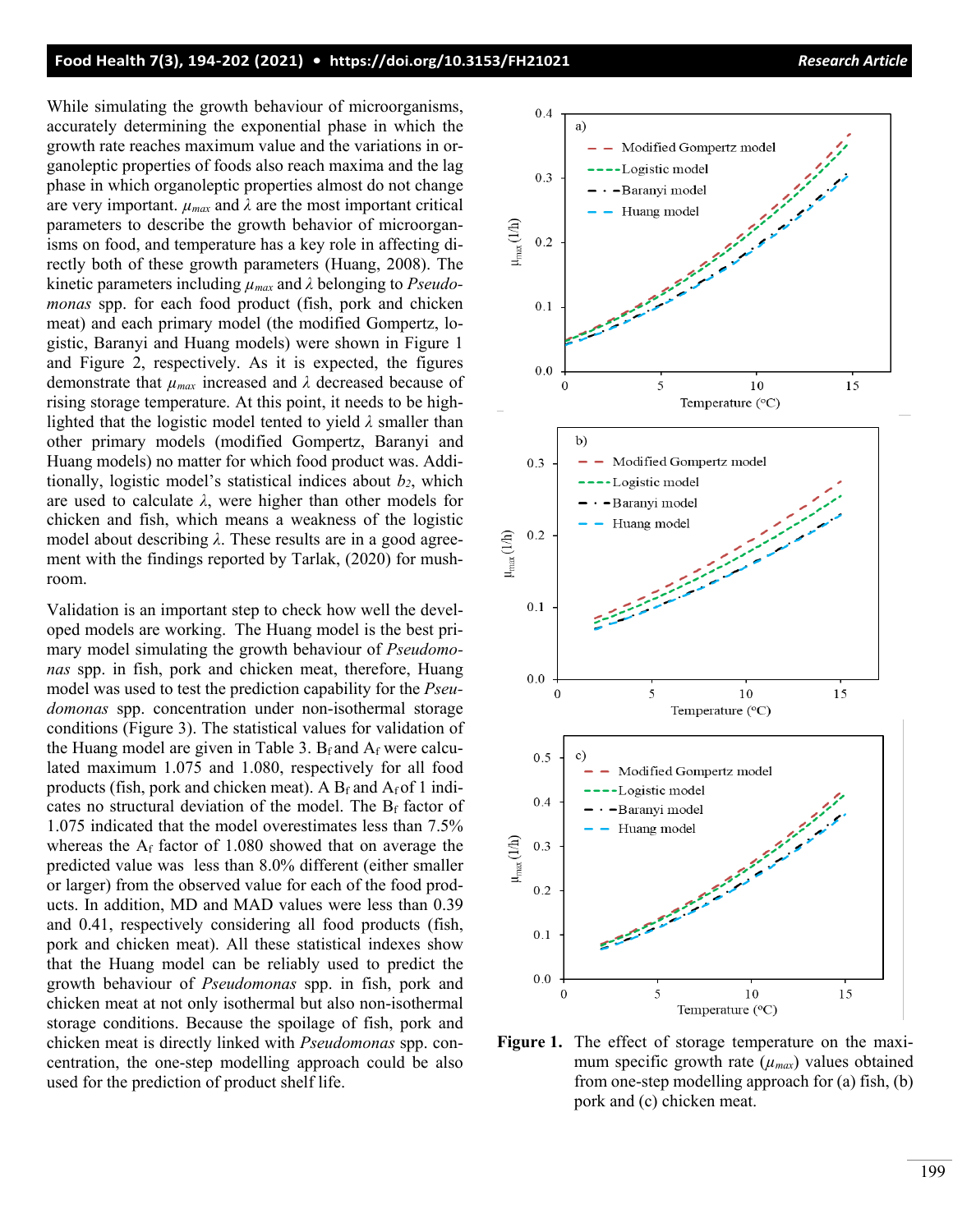### **Food Health 7(3), 194-202 (2021) • <https://doi.org/10.3153/FH21021>** *Research Article*



**Figure 2.** The effect of storage temperature on the lag phase duration (*λ*) values obtained from one-step modelling approach for (a) fish, (b) pork and (c) chicken meat.

**Table 3.** Validation criteria of one-step modelling approach based on the Huang model.

| Food<br>products | $B_f$ | $A_f$ | MD   | <b>MAD</b> |
|------------------|-------|-------|------|------------|
| Fish             | 1.014 | 1.059 | 0.02 | 0.33       |
| Pork             | 1.075 | 1.080 | 0.39 | 0.41       |
| Chicken          | 1.016 | 1.047 | 0.18 | 0.31       |



**Figure 3.** The prediction of *Pseudomonas* spp. concentration in (a) fish, (b) pork and (c) chicken meat subjected to non-isothermal storage conditions. Observed (\*) and predicted (−) *Pseudomonas* spp. concentration. The dashed lines (--) show the changing temperature during storage.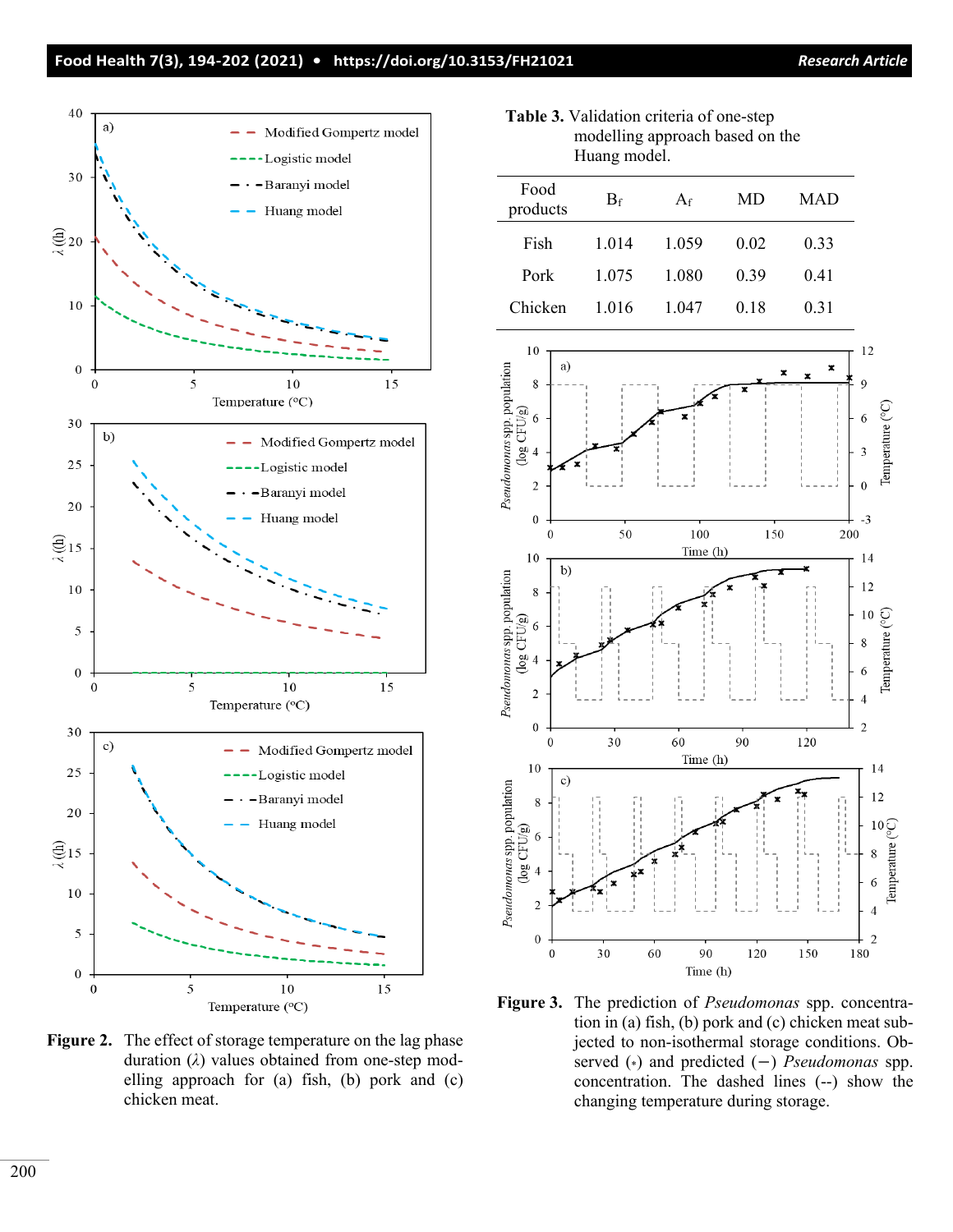# **Conclusion**

No matter which primary model was used, the one-step modelling approach considerably improved the prediction capability of the models, which were published for the quantitative prediction of *Pseudomonas* spp. concentration in aerobically stored fish, pork and chicken meat. The successfully validated differential form of the Huang model merged with the Ratkowsky model provided valuable information to evaluate and simulate the growth behaviour of the *Pseudomonas* spp. in aerobically stored fish, pork and chicken meat under non-isothermal conditions in which the food products are usually subjected to during storage, delivery and retail marketing. The predictive models used in this work have a high potential to be used as a simulation tool for the meat processors to follow the microbiological quality of the food products before they reach to the consumers.

### **Compliance with Ethical Standard**

**Conflict of interests:** The authors declare that for this article they have no actual, potential or perceived the conflict of interests.

**Ethics committee approval:** Author declare that this study does not include any experiments with human or animal subjects.

**Funding disclosure:** This work was financially supported by Istanbul Gedik University through the centre supporting Scientific Research Projects.

**Acknowledgments:** Dr. Fatih Tarlak would like to thank Asst. Prof. Dr. Emel Birol for her help during this research.

**Disclosure:** -

### **References**

**Baranyi, J., Roberts, T.A. (1994).** A dynamic approach to predicting bacterial growth in food. *[International Journal of](https://www.sciencedirect.com/science/journal/01681605) [Food Microbiology,](https://www.sciencedirect.com/science/journal/01681605)* 23, 277-294.

[https://doi.org/10.1016/0168-1605\(94\)90157-0](https://doi.org/10.1016/0168-1605(94)90157-0)

**Bovill, R.A., Bew, J., Baranyi, J. (2001).** Measurements and predictions of growth for Listeria monocytogenes and Salmonella during fluctuating temperature: II. Rapidly changing temperatures. *International Journal of Food Microbiology*, 67, 131-137.

[https://doi.org/10.1016/S0168-1605\(01\)00446-9](https://doi.org/10.1016/S0168-1605(01)00446-9)

**Bruckner, S. (2010).** Predictive shelf life model for the improvement of quality management in meat chains. *PhD thesis.*

**Bruckner, S., Albrecht, A., Petersen, B., Kreyenschmidt, J. (2013).** A predictive shelf life model as a tool for the improvement of quality management in pork and poultry chains. *Food control*, 29, 451-460..

<https://doi.org/10.1016/j.foodcont.2012.05.048>

**Buchanan, R.L., Whiting, R.C., Damert, W.C. (1997).** When is simple good enough: a comparison of the Gompertz, Baranyi, and three-phase linear models for fitting bacterial growth curves. *Food Microbioogy,* 14, 313-326. <https://doi.org/10.1006/fmic.1997.0125>

**Dominguez, S.A., Schaffner, D.W. (2007).** Development and validation of a mathematical model to describe the growth of Pseudomonas spp. in raw poultry stored under aerobic conditions. *[International Journal of Food Microbiology,](https://www.sciencedirect.com/science/journal/01681605)*  120, 287-295.

<https://doi.org/10.1016/j.ijfoodmicro.2007.09.005>

**Ghollasi-Mood, F., Mohsenzadeh, M., Hoseindokht, M.R., Varidi, M. (2017).** Quality changes of air-packaged chicken meat stored under different temperature conditions and mathematical modelling for predicting the microbial growth and shelf life. *Journal Food Safety,* 37, e12331. <https://doi.org/10.1111/jfs.12331>

**Huang, L. (2008).** Growth kinetics of *Listeria monocytogenes* in broth and beef frankfurters Determination of lag phase duration and exponential growth rate under isothermal conditions. *Journal of Food* Science, 73, e235-242. <https://doi.org/10.1111/j.1750-3841.2008.00785.x>

**Huang, L. (2017).** IPMP Global Fit–A one-step direct data analysis tool for predictive microbiology. *International Journal of Food Microbiology*, 262, 38–48. <https://doi.org/10.1016/j.ijfoodmicro.2017.09.010>

**Jewell, K. (2012).** Comparison of 1-step and 2-step methods of fitting microbiological models. *International Journal of Food Microbiology*, 160, 145-161. <https://doi.org/10.1016/j.ijfoodmicro.2012.09.017>

**Koutsoumanis, K. (2001).** Predictive modeling of the shelf life of fish under nonisothermal conditions. *Applied and Environmental Microbiology,* 67, 1821-1829. <https://doi.org/10.1128/AEM.67.4.1821-1829.2001>

**Le Marc, M., Plowman, J., Aldus, C. F., Munoz-Cuevas, M., Baranyi, J., Peck, M.W. (2008).** Modelling the growth of *Clostridium perfringens* during the cooling of bulk meat. *International Journal of Food Microbiology*, 128, 41-50.